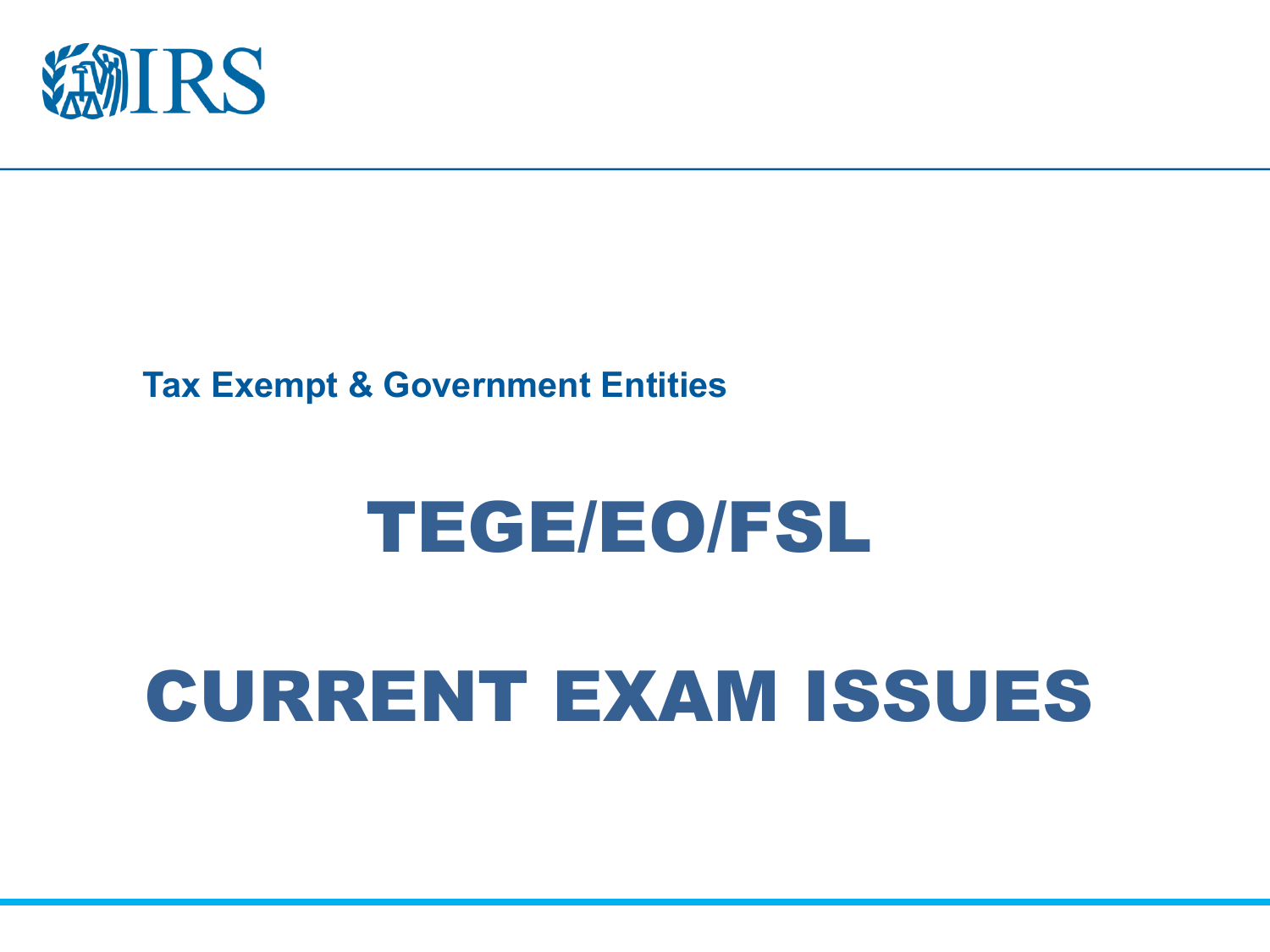### **CONTACT INFORMATION**

- Cliff Brown, Revenue Agent
- Federal, State, Local Government
- Phone: 803-312-7725
- Fax: 803-312-7880
- Cliff.Brown@irs.gov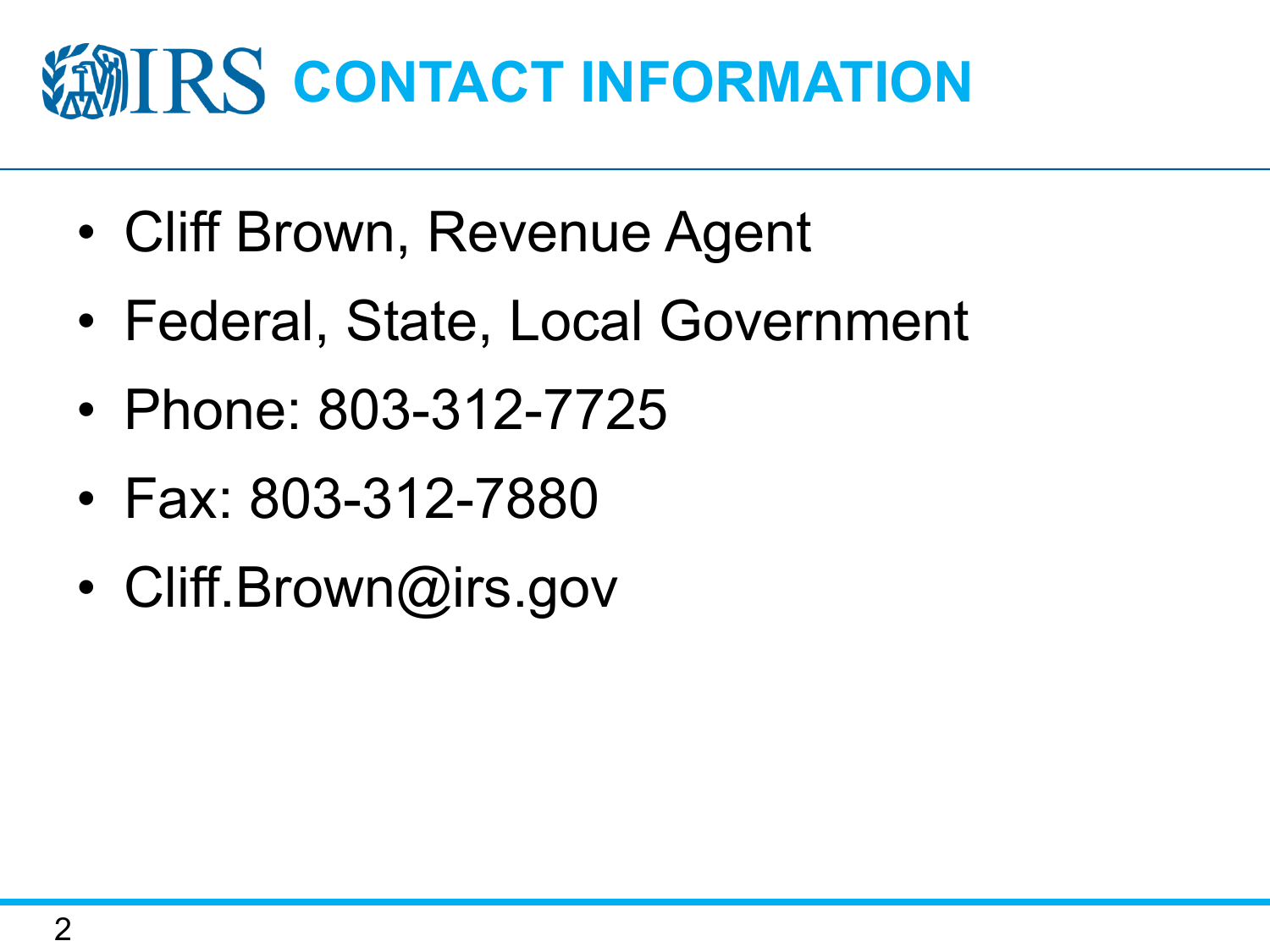# **MIRS A Note Before We Begin...**

• This presentation is designed to provide information – not a specific determination for your situation

• Worker classification determinations are made on a case by case basis, depending on the specific facts and circumstances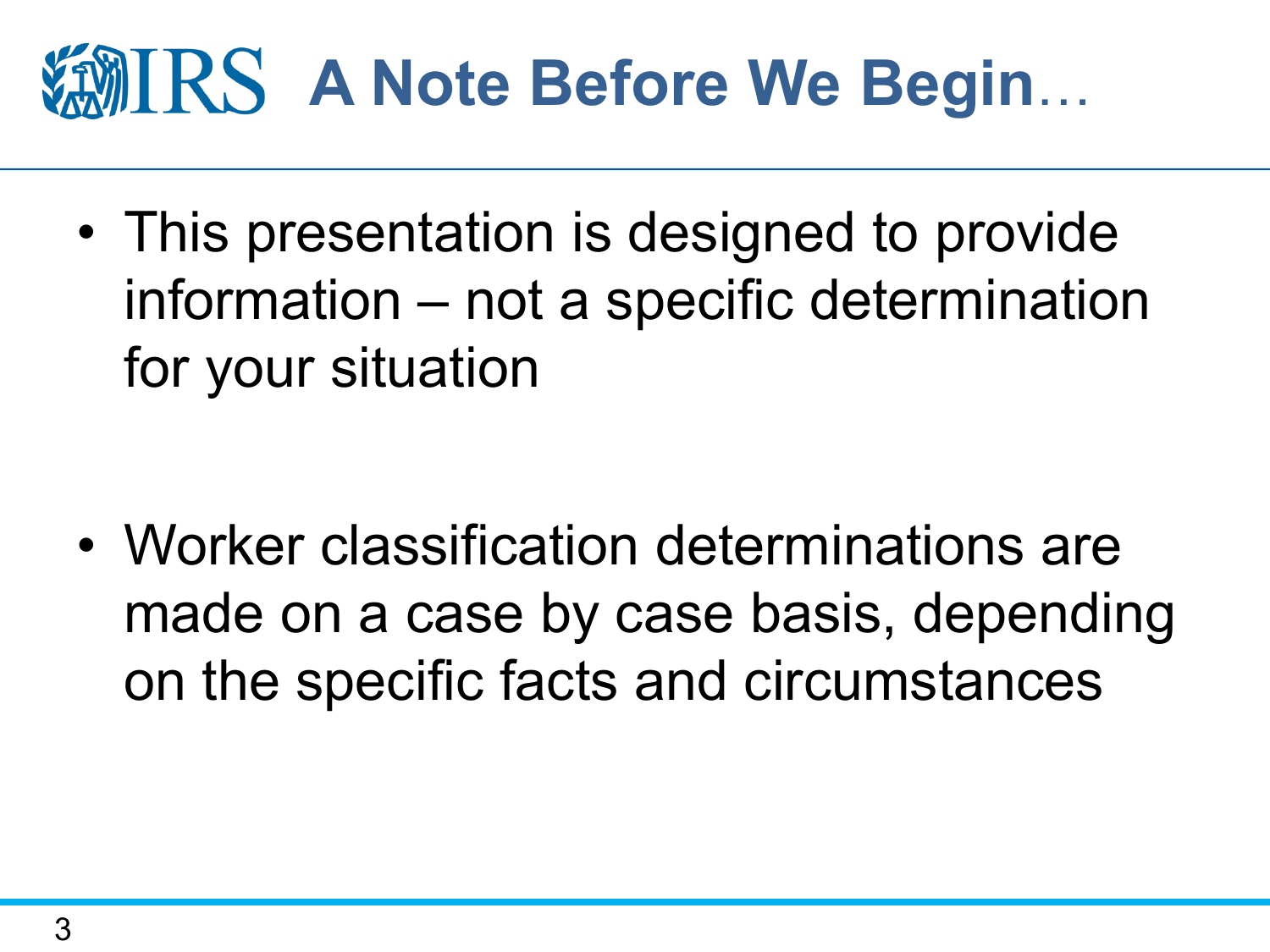# **MIRS CURRENT/COMMON ISSUES**

- Workers who receive both forms W-2 and 1099 MISC in the same tax year
- Worker Classification employee or independent contractor
- CP2100 Notices/Backup Withholding Tax
- Taxable Fringe Benefits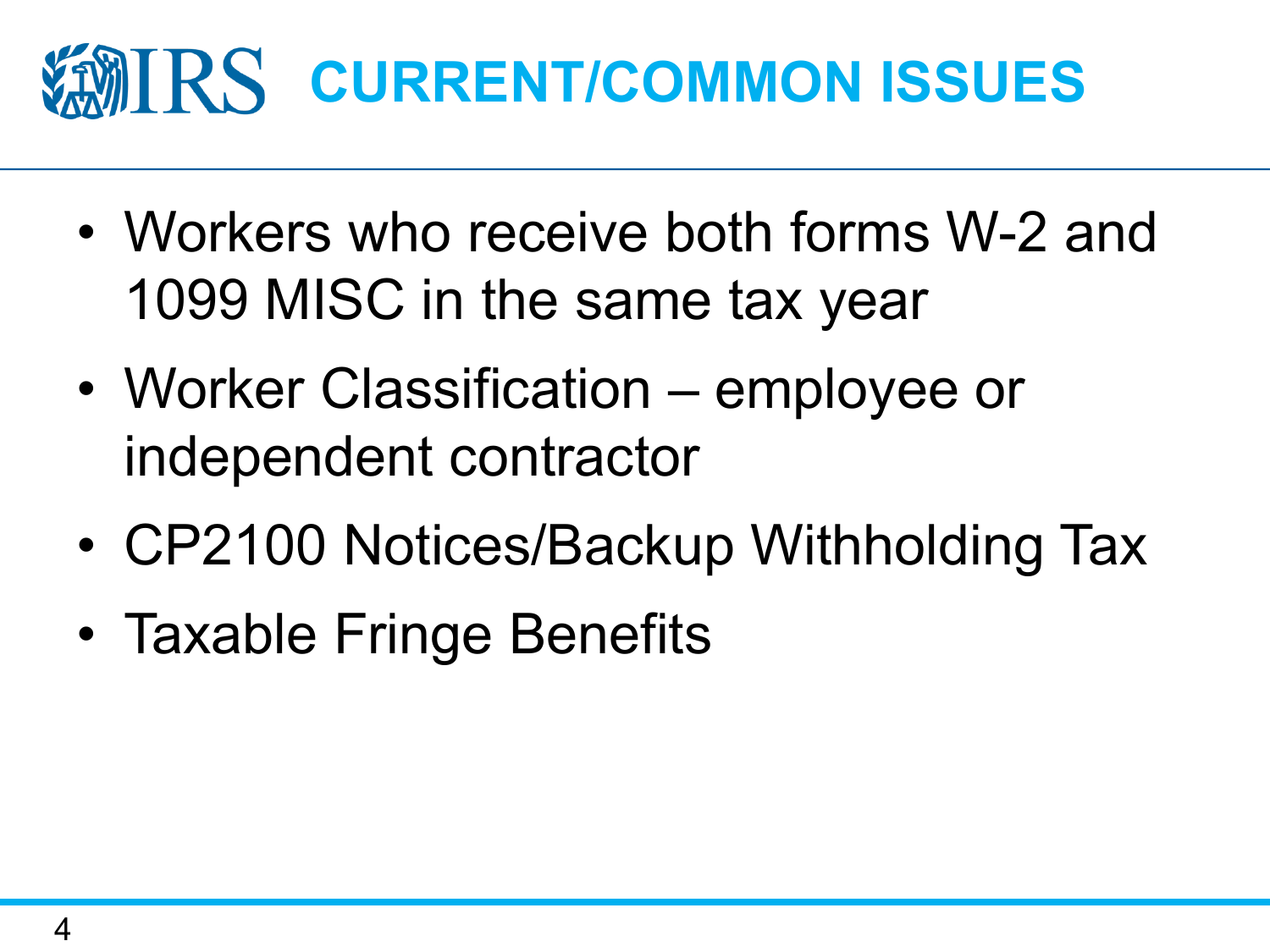### **WHIRS W-2 & 1099 MISC IN SAME YEAR**

- Comparison is performed by the IRS Service Center
- Automatically provided to field exam
- Separation of Duties?
- Additional taxable wages?
- Separate trade of business?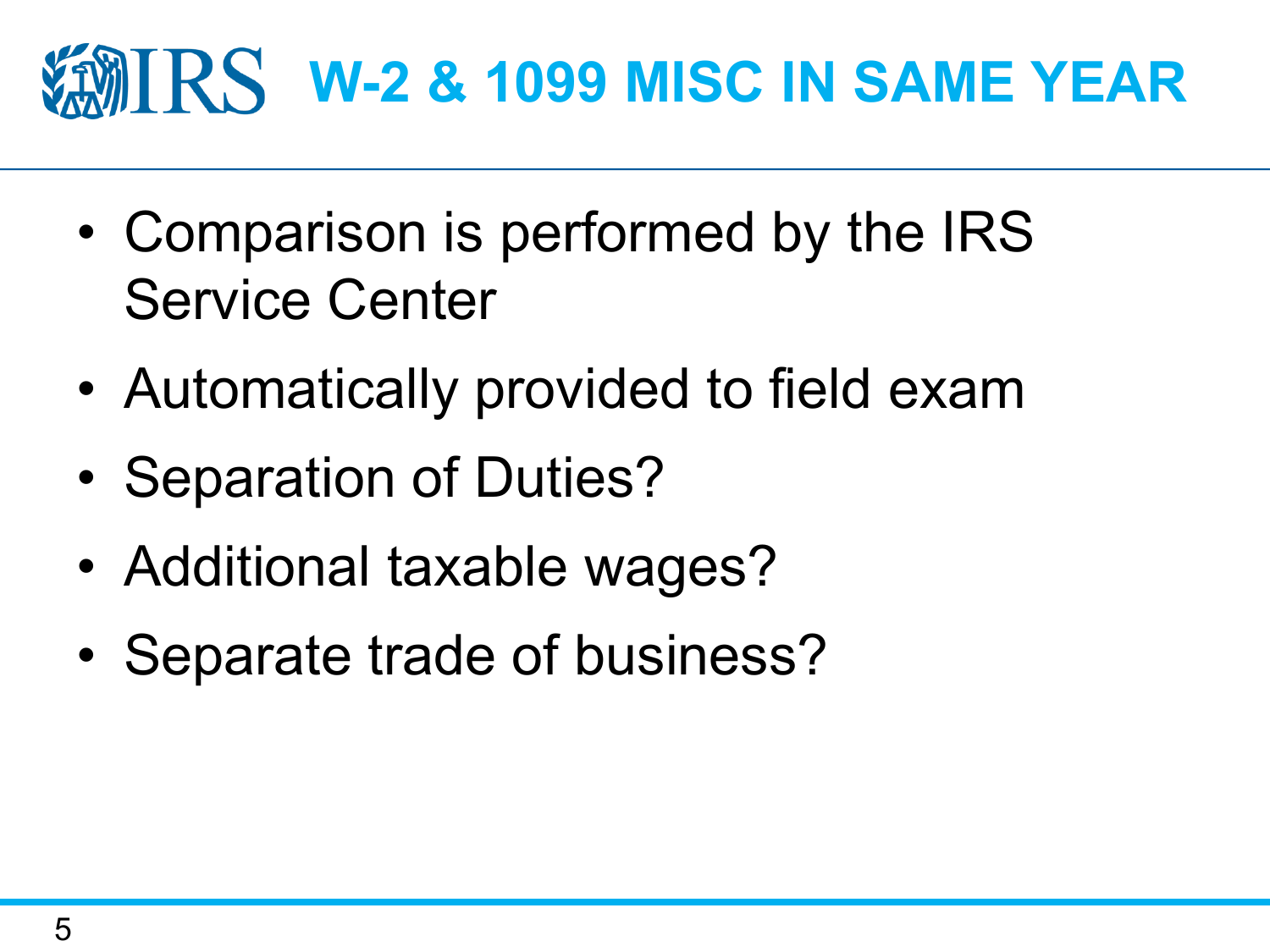# **Worker Classification**

### Workers may be:

- Independent Contractors
- Employees
- How do you know

### **Resources**

- Pub 1779
- www.irs.gov

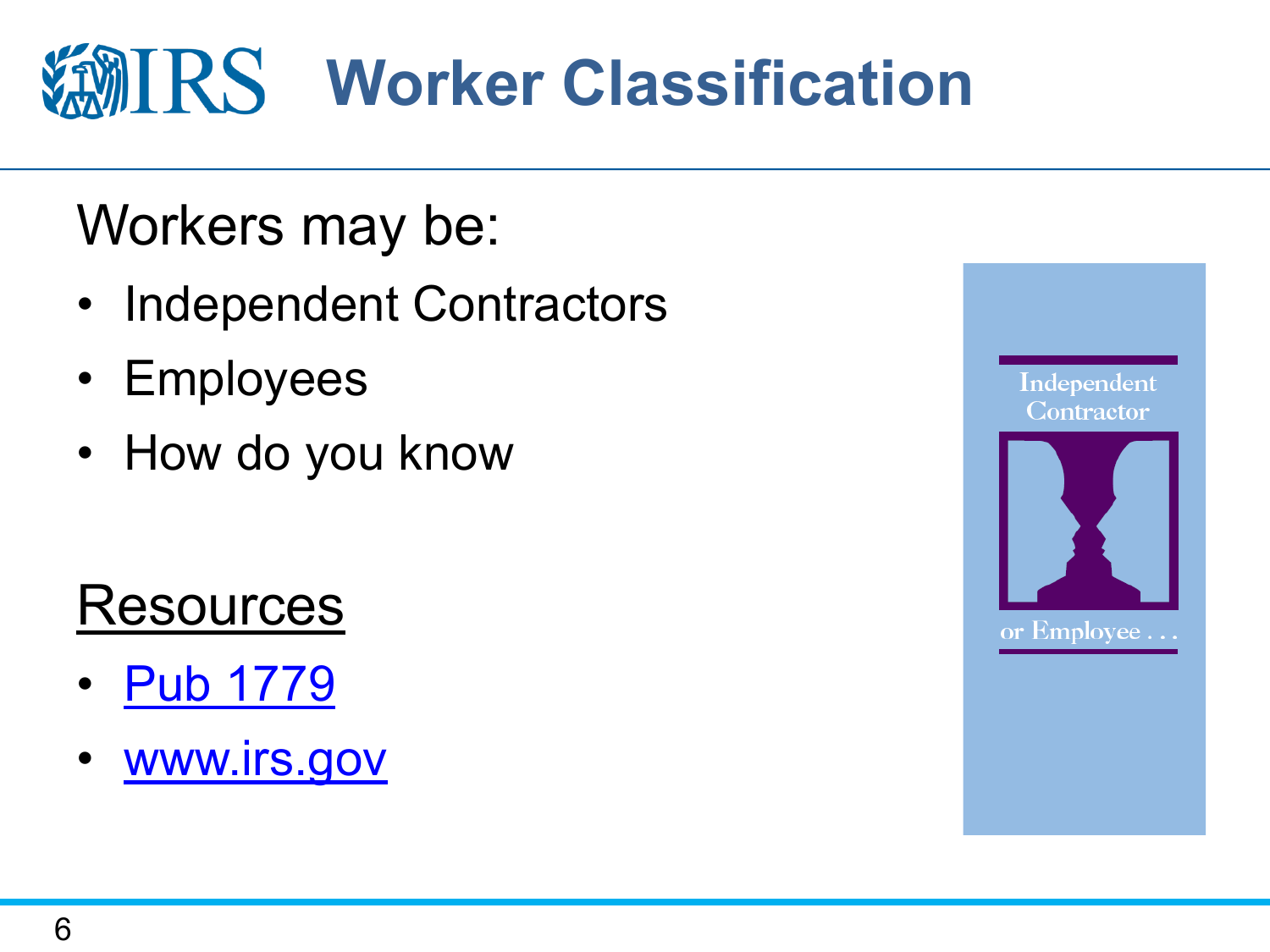### **IMIRS Independent Contractor**

Generally, an independent contractor is an individual who performs services for an entity where the entity controls only the result of the work.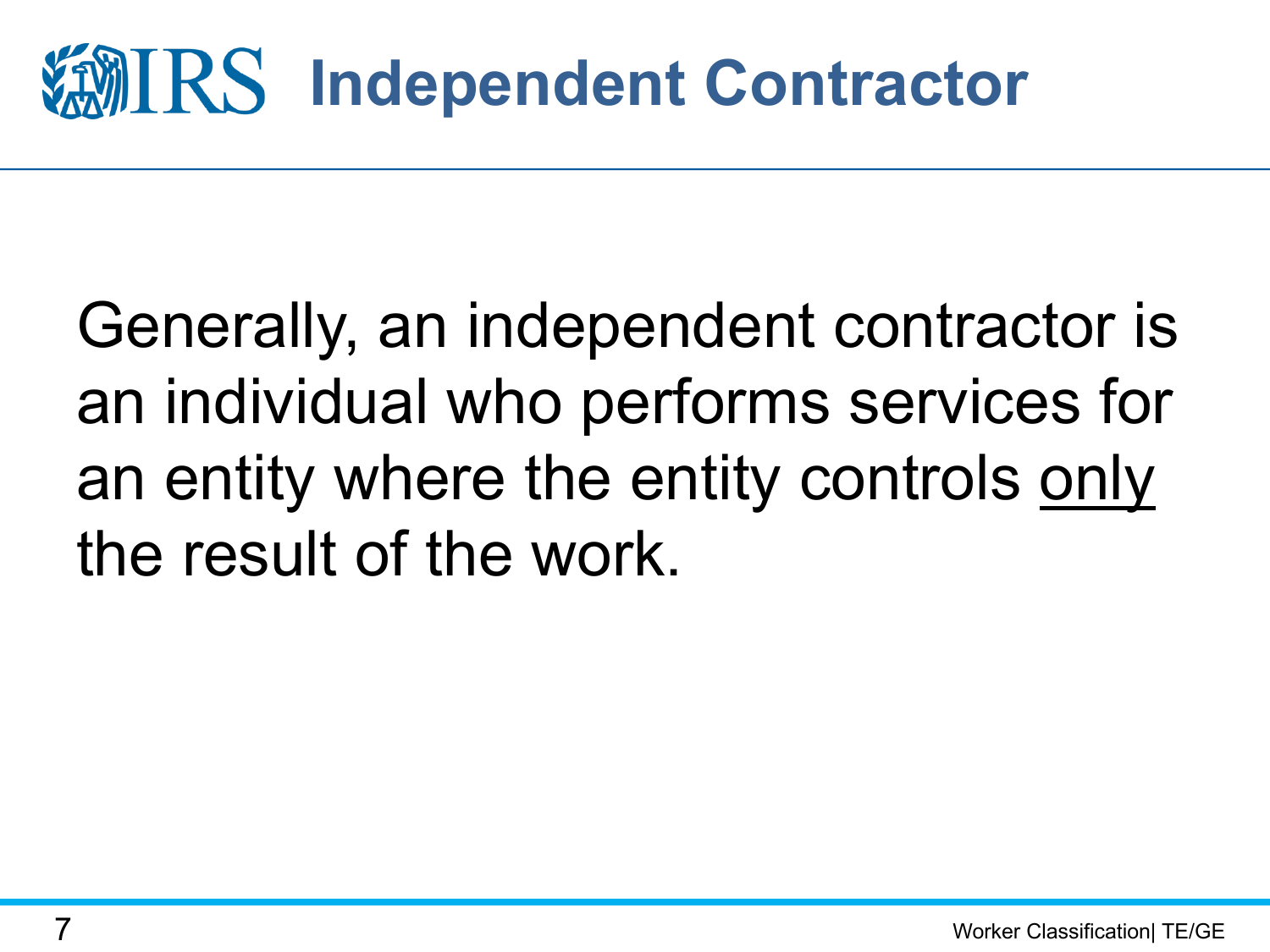

### Considerations:

- Common Law Rules
- Specific Federal Tax Statutes
- Section 218 Agreement

Resources:

Pub 963

www.ncsssa.org/statessadminmenu.html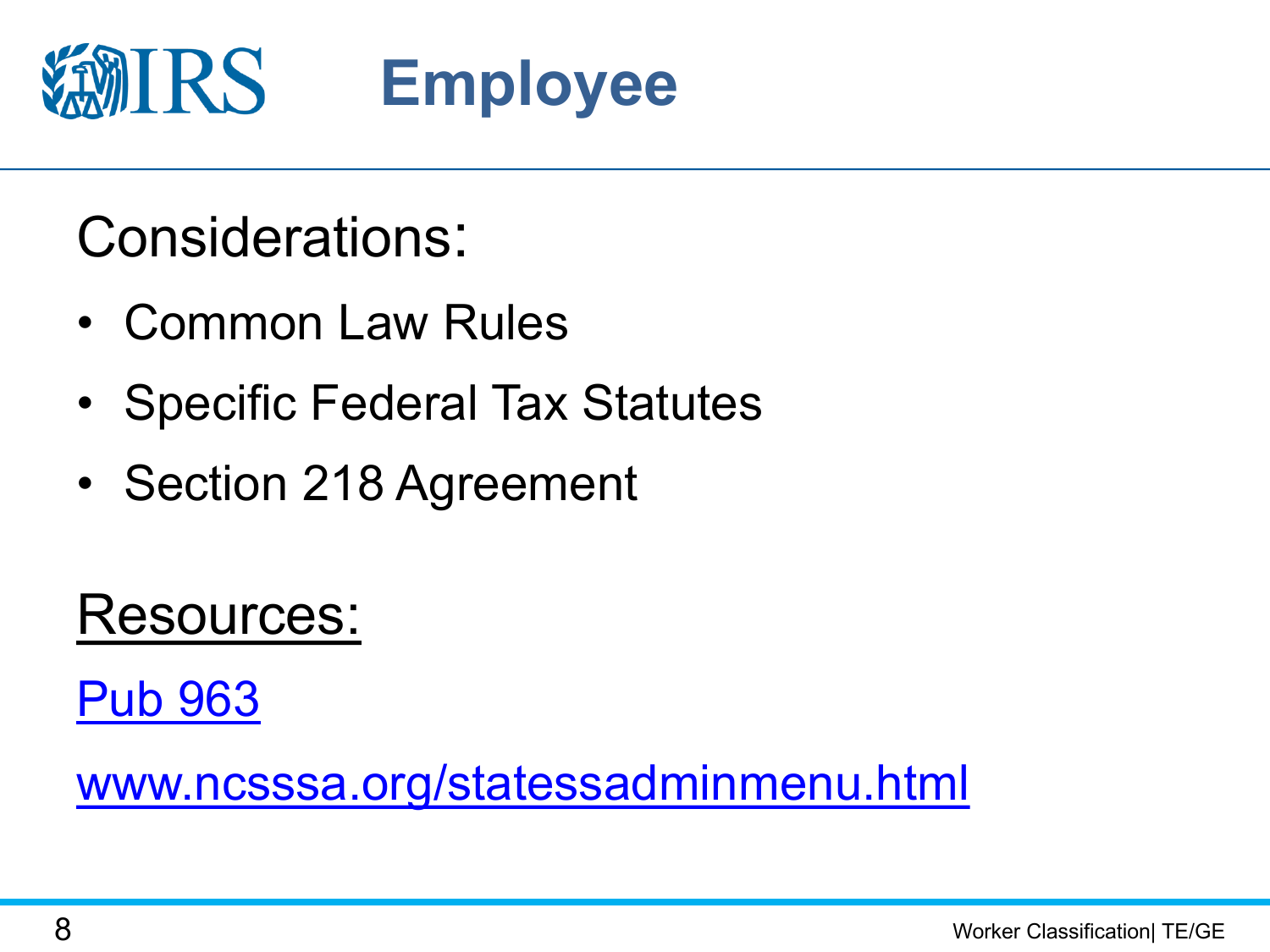

- Mayor
- Legislator or elected representative
- County commissioner
- Judge/justice of the peace
- County or city attorney, marshal, sheriff, constable
- Registrar of deeds
- Tax collector or assessor
- Road commissioner
- Board members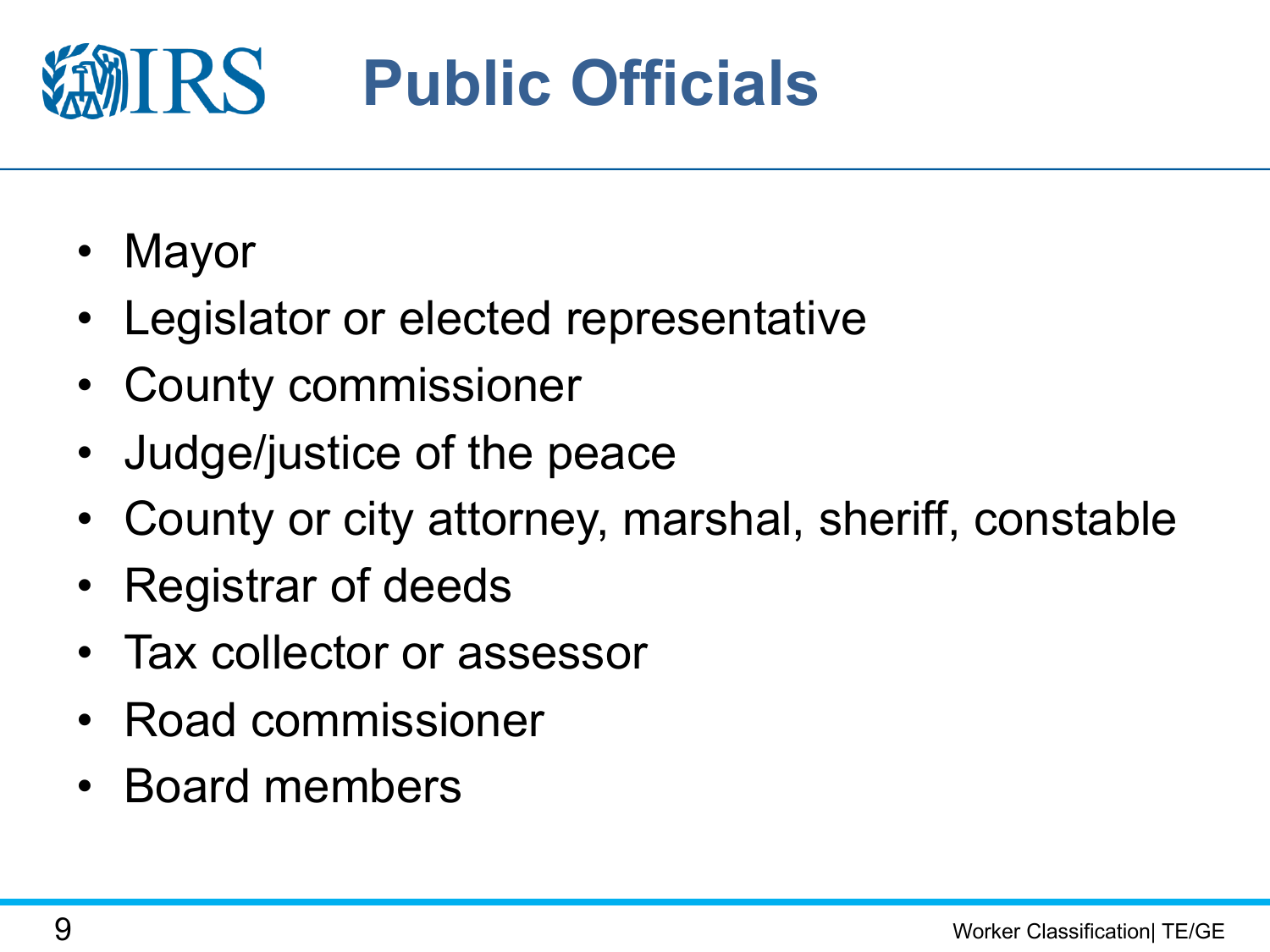### TIRS **Common Law Employee**

An employer-employee relationship exists when the person for whom services are performed has the right to control and direct the individual who performs the services, not only as to the result, but also as to the details and means.

• Treas. Reg. 31.3121(d)-1(c)(1)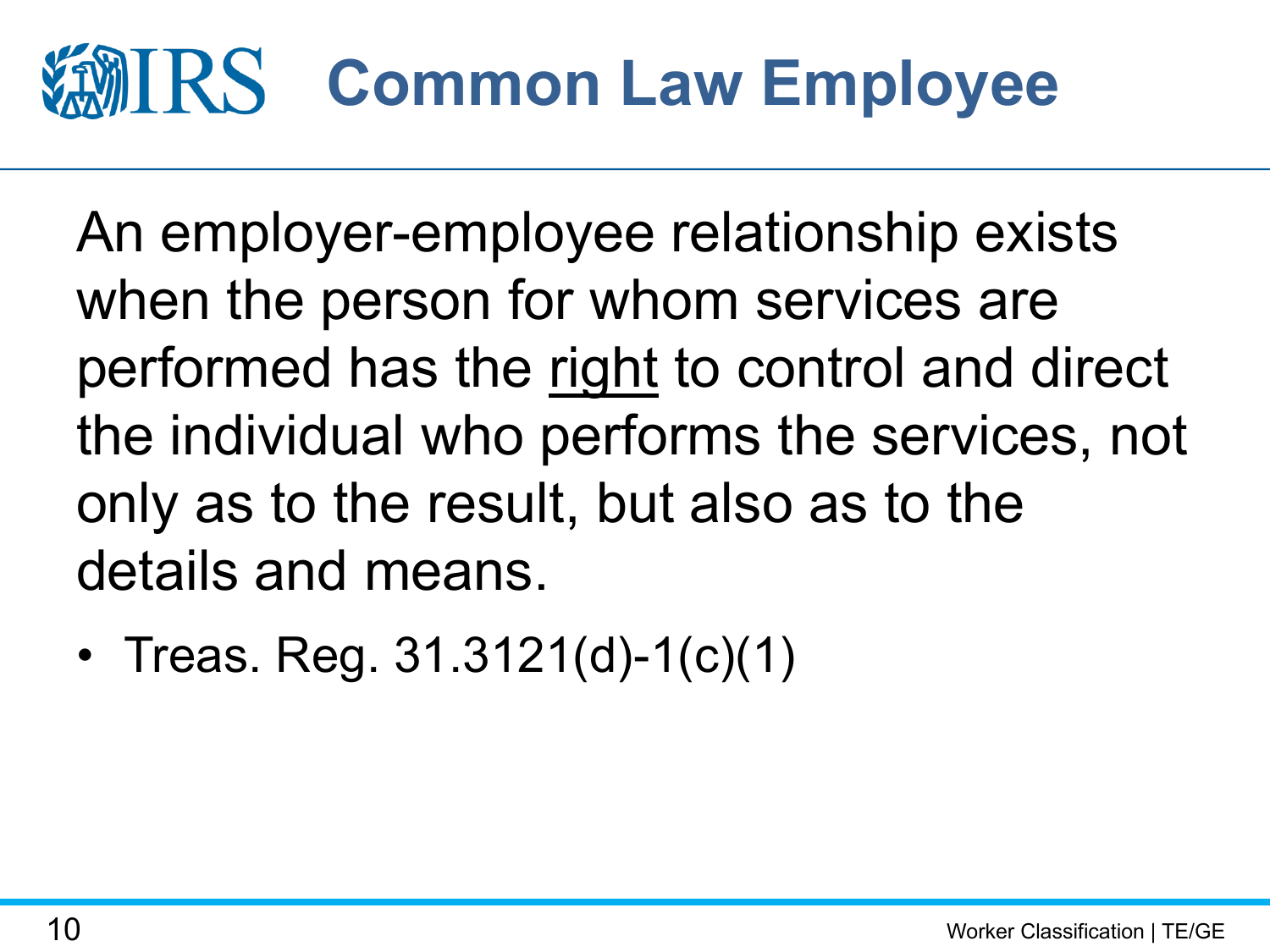

- Categories of Evidence:
	- Behavioral control
	- Financial control
	- Relationship of the parties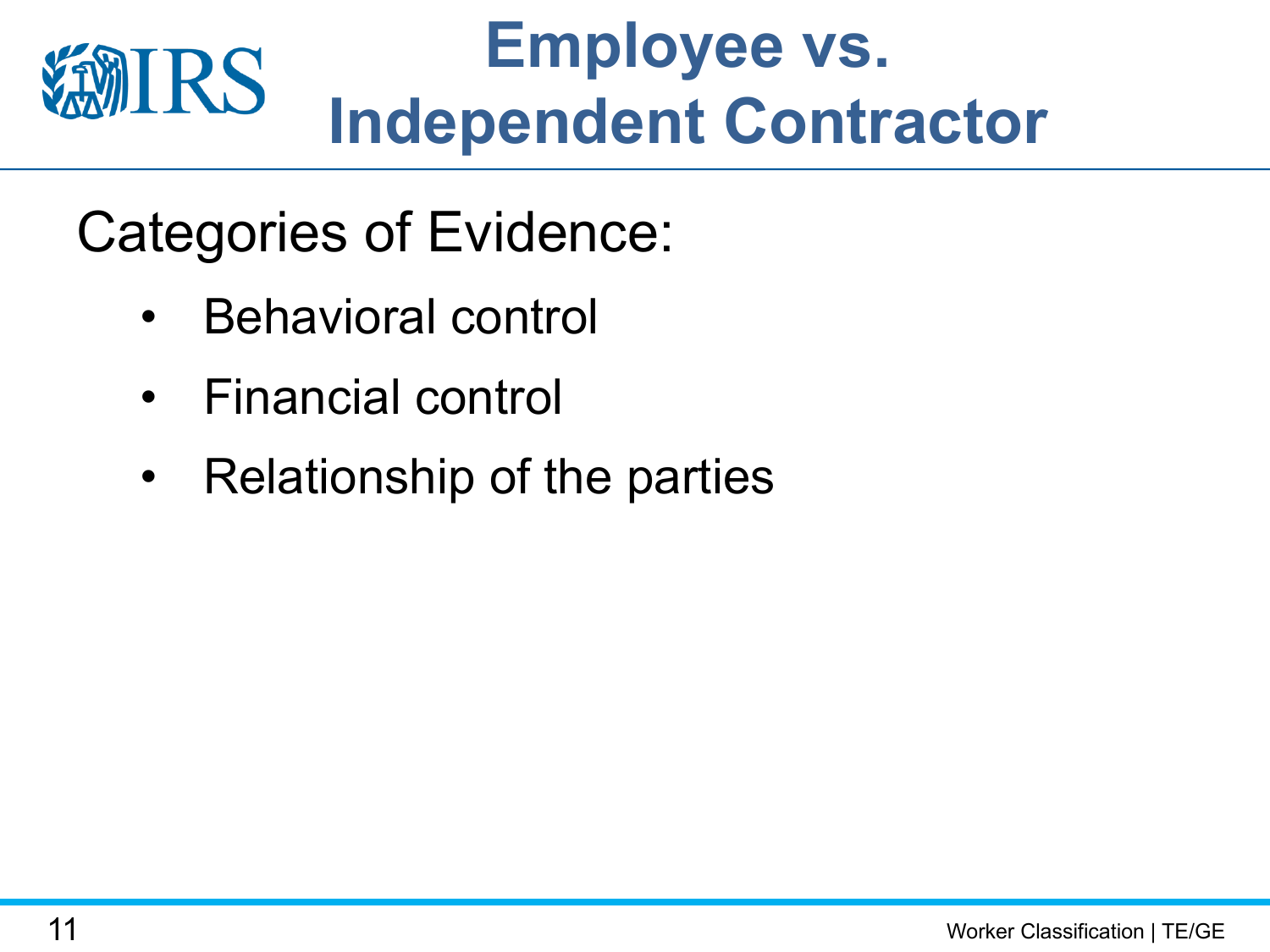# **Behavioral Control**

- Type of instruction given
- Degree of instruction
- Evaluation system
- Training provided by the business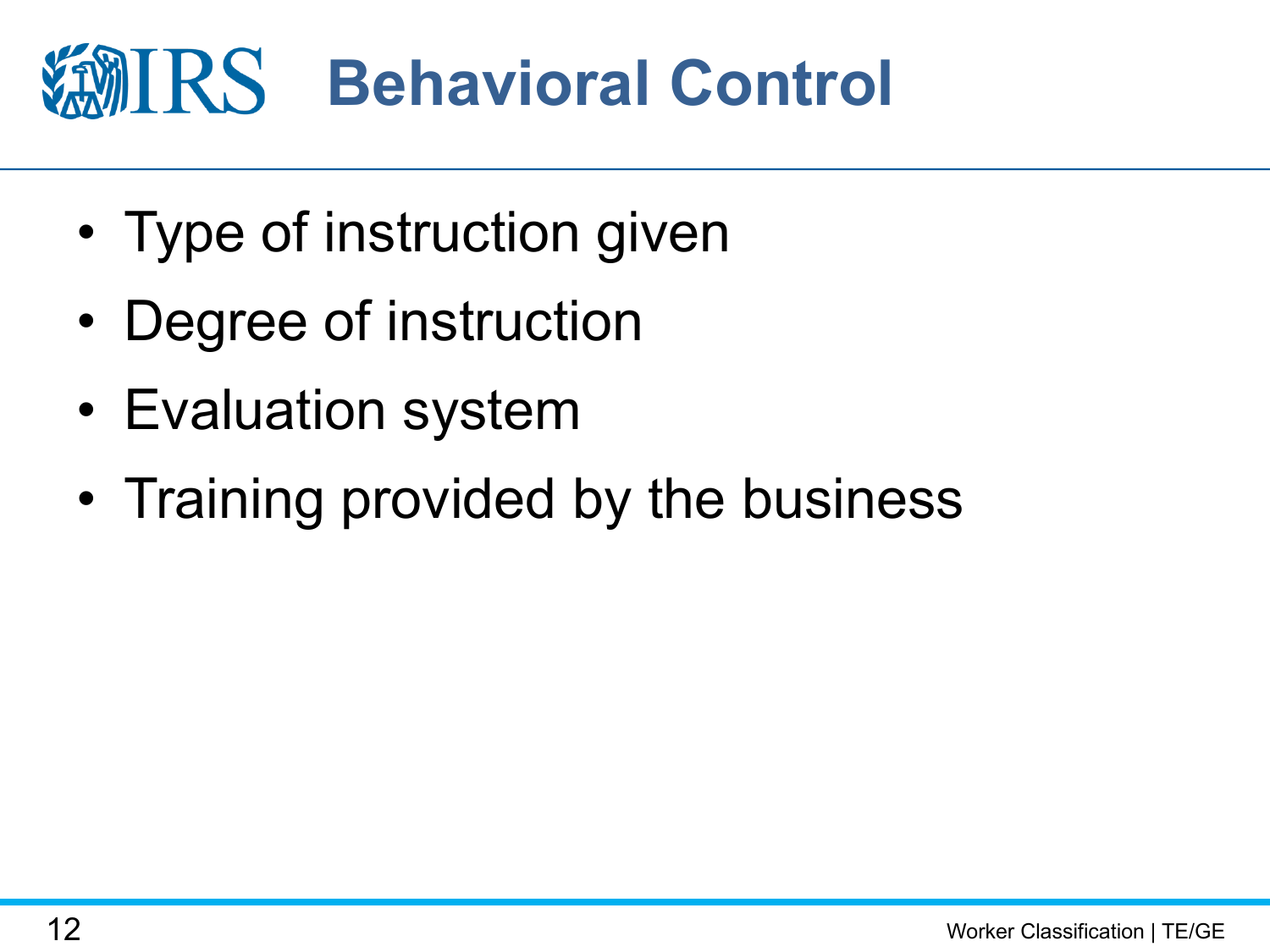#### **IRS Behavioral Control**

The key fact to consider is whether the entity retains the **RIGHT** to control the worker regardless of whether the entity actually exercises that right.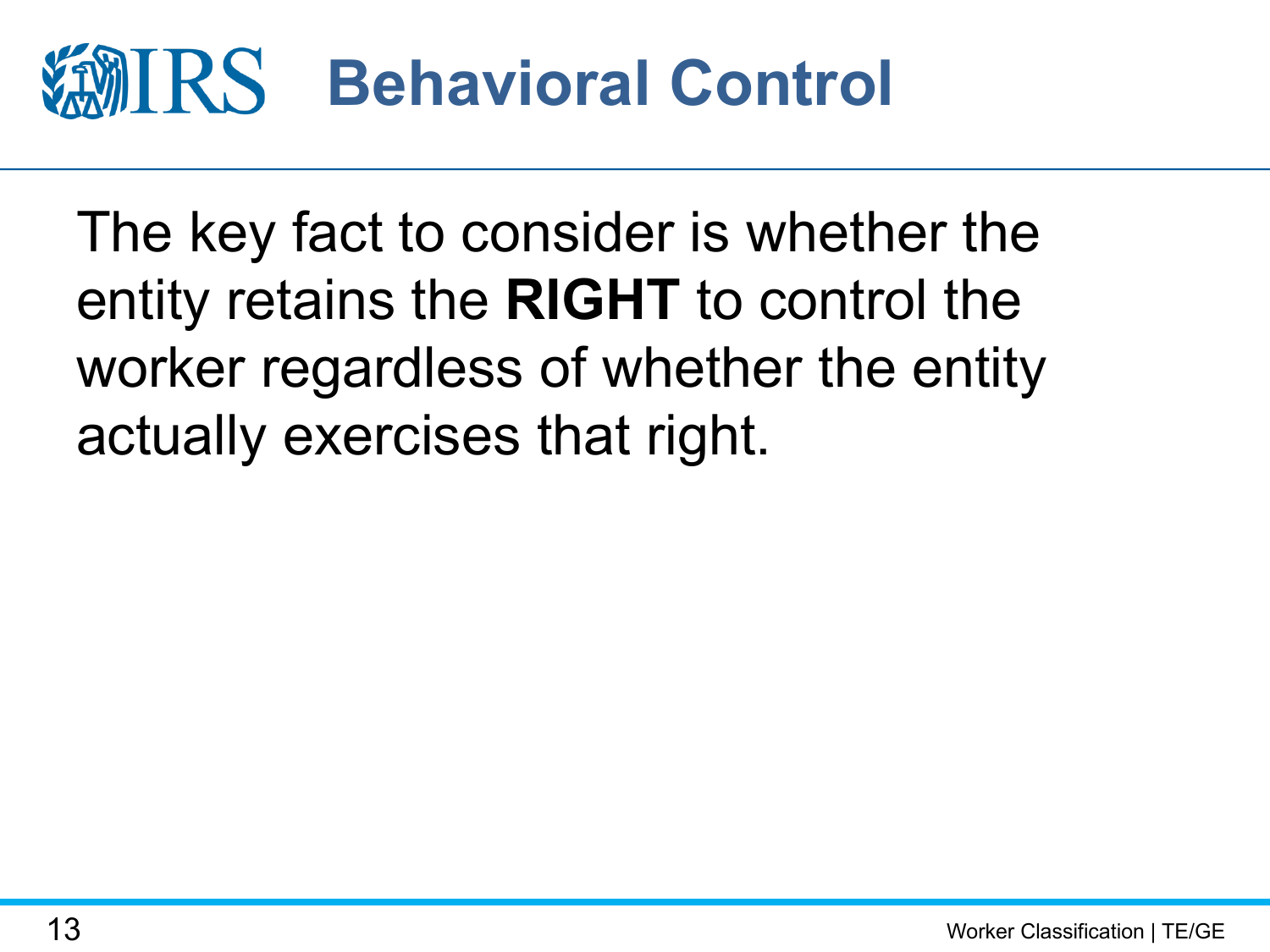### IRS **Financial Control**

- Significant investment?
- Unreimbursed expenses?
- Opportunity for profit or loss?
- Services available to the market?
- Method of payment?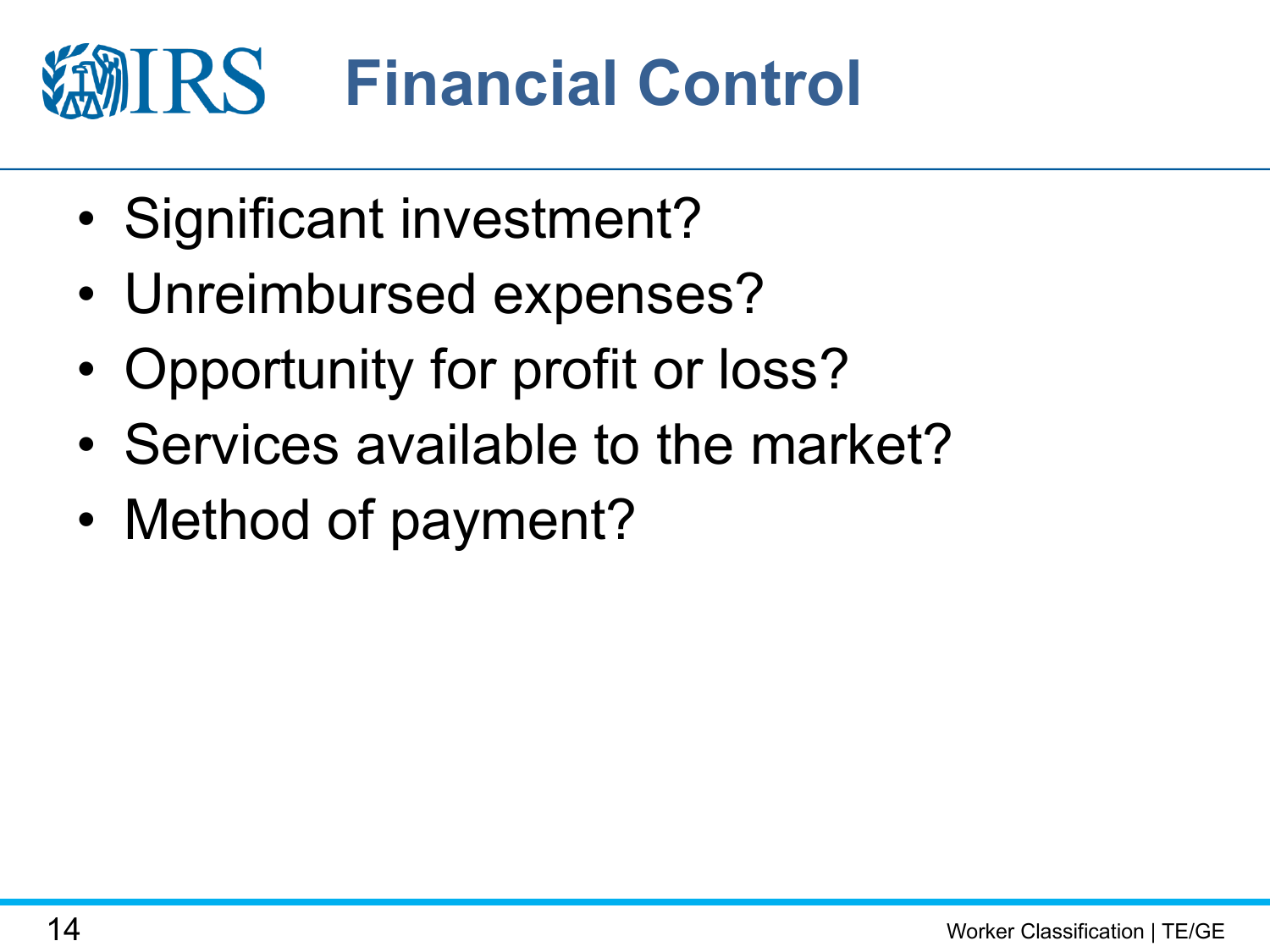# **Relationship of the Parties**

- Is there a written contract?
- Are employee-type benefits provided?
- Permanency of the relationship?
- Are services provided a key activity of the business?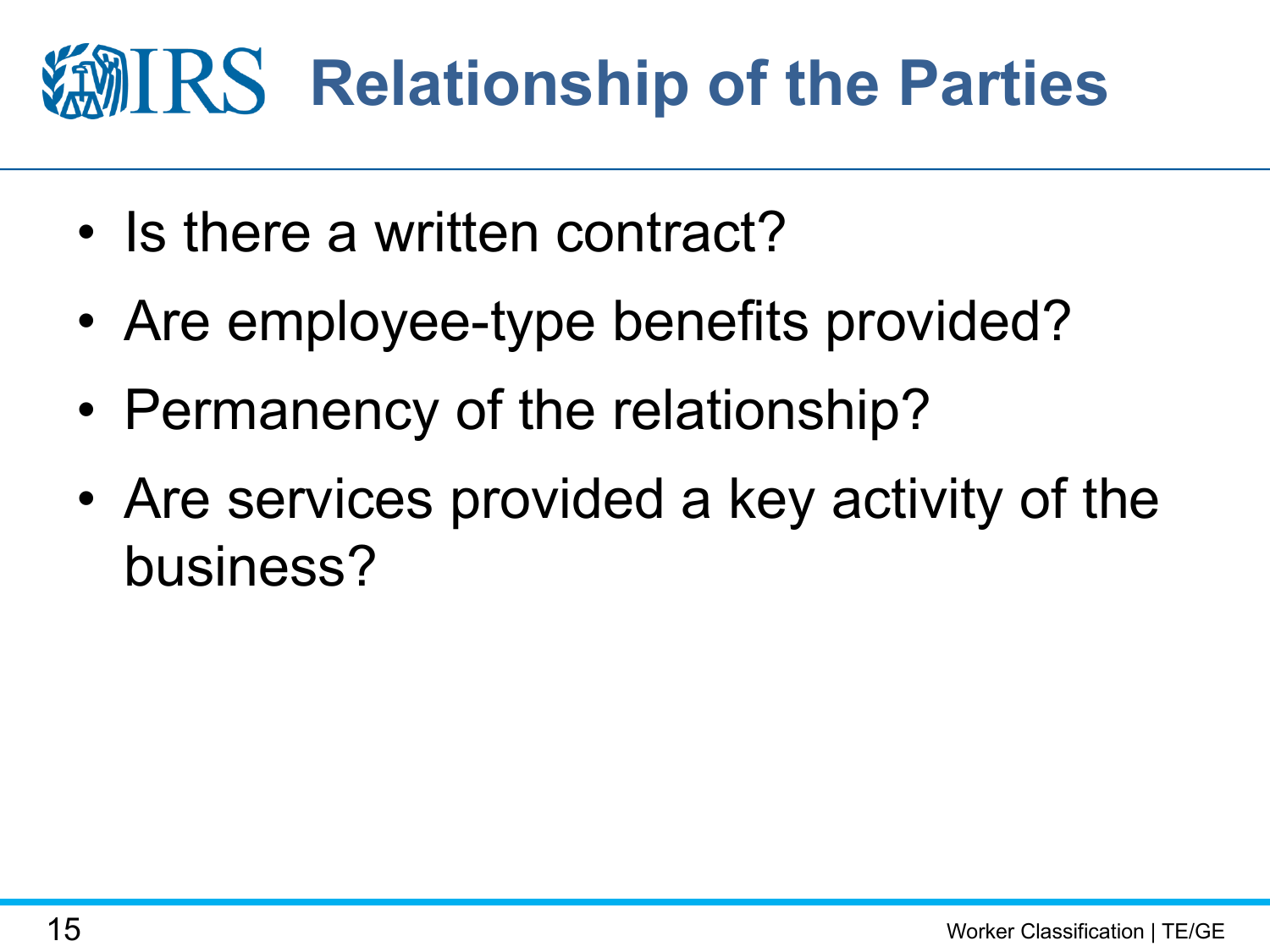## **What if I'm Still Not Sure?**

### File Form SS-8 with IRS

| $\epsilon_{\rm cm}$ SS-8                                        |                                                                                       |                                                                                               |                                                                                                 | OMB. No. 1545-0004  |                                          |  |
|-----------------------------------------------------------------|---------------------------------------------------------------------------------------|-----------------------------------------------------------------------------------------------|-------------------------------------------------------------------------------------------------|---------------------|------------------------------------------|--|
| (Rev. May 2014)                                                 | <b>Determination of Worker Status for Purposes</b><br>of Federal Employment Taxes and |                                                                                               |                                                                                                 |                     | For IRS Use Only:<br><b>Case Number:</b> |  |
| Department of the Treasury                                      | <b>Income Tax Withholding</b>                                                         |                                                                                               |                                                                                                 |                     | <b>Earliest Receipt Date:</b>            |  |
| Internal Revenue Service                                        | Information about Form SS-8 and its separate instructions is at www.irs.gov/formss8.  |                                                                                               |                                                                                                 |                     |                                          |  |
| Name of firm (or person) for whom the worker performed services |                                                                                       | Worker's name                                                                                 |                                                                                                 |                     |                                          |  |
|                                                                 |                                                                                       | Firm's mailing address (include street address, apt. or suite no., city, state, and ZIP code) | Worker's mailing address (include street address, apt. or suite no., city, state, and ZIP code) |                     |                                          |  |
|                                                                 |                                                                                       |                                                                                               |                                                                                                 |                     |                                          |  |
| Trade name                                                      |                                                                                       | Firm's email address                                                                          | Worker's daytime telephone number                                                               |                     | Worker's email address                   |  |
| Firm's fax number                                               |                                                                                       | Firm's website                                                                                | Worker's alternate telephone number                                                             | Worker's fax number |                                          |  |

#### **Disclosure of Information**

The information provided on Form SS-8 may be disclosed to the firm, worker, or payer named above to assist the IRS in the determination process. For example, if you are a worker, we may disclose the information you provide on Form SS-8 to the firm or payer named above. The information can only be disclosed to assist with the determination process. If you provide incomplete information, we may not be able to process your request. See Privacy Act and Paperwork Reduction Act Notice in the separate instructions for more information. If you do not want this information disclosed to other parties, do not file Form SS-8.

Parts I-V. All filers of Form SS-8 must complete all questions in Parts I-IV. Part V must be completed if the worker provides a service directly to customers or is a salesperson. If you cannot answer a question, enter "Unknown" or "Does not apply." If you need more space for a question, attach another sheet with the part and question number clearly identified. Write your firm's name (or worker's name) and employer identification number (or another sheet with the part and question number clearly identified. Write social security number) at the top of each additional sheet attached to this form.

#### Part | General Information

|   | This form is being completed by: Firm Worker; for services performed<br>$\mathsf{to}$<br>(ending date)<br>(beginning date)                                                                                                                                                                                                                                                                                                              |
|---|-----------------------------------------------------------------------------------------------------------------------------------------------------------------------------------------------------------------------------------------------------------------------------------------------------------------------------------------------------------------------------------------------------------------------------------------|
|   | Explain your reason(s) for filing this form (for example, you received a bill from the IRS, you believe you erroneously received a Form 1099 or<br>Form W-2, you are unable to get workers' compensation benefits, or you were audited or are being audited by the IRS).                                                                                                                                                                |
|   | Total number of workers who performed or are performing the same or similar services:<br>How did the worker obtain the iob? $\Box$ Application $\Box$ Bid $\Box$ Employment Agency $\Box$ Other (specify)                                                                                                                                                                                                                               |
| 5 | Attach copies of all supporting documentation (for example, contracts, invoices, memos, Forms W-2 or Forms 1099-MISC issued or received, IRS<br>closing agreements or IRS rulings). In addition, please inform us of any current or past litigation concerning the worker's status. If no income reporting forms<br>(Form 1099-MISC or W-2) were furnished to the worker, enter the amount of income earned for the year(s) at issue \$ |
|   | If both Form W-2 and Form 1099-MISC were issued or received, explain why.                                                                                                                                                                                                                                                                                                                                                               |
| 6 | Describe the firm's business.                                                                                                                                                                                                                                                                                                                                                                                                           |
|   |                                                                                                                                                                                                                                                                                                                                                                                                                                         |

Form SS-8 (Rev. 5-2014) For Privacy Act and Paperwork Reduction Act Notice, see the separate instructions. Cat. No. 16106T

### Resource:

• Form SS-8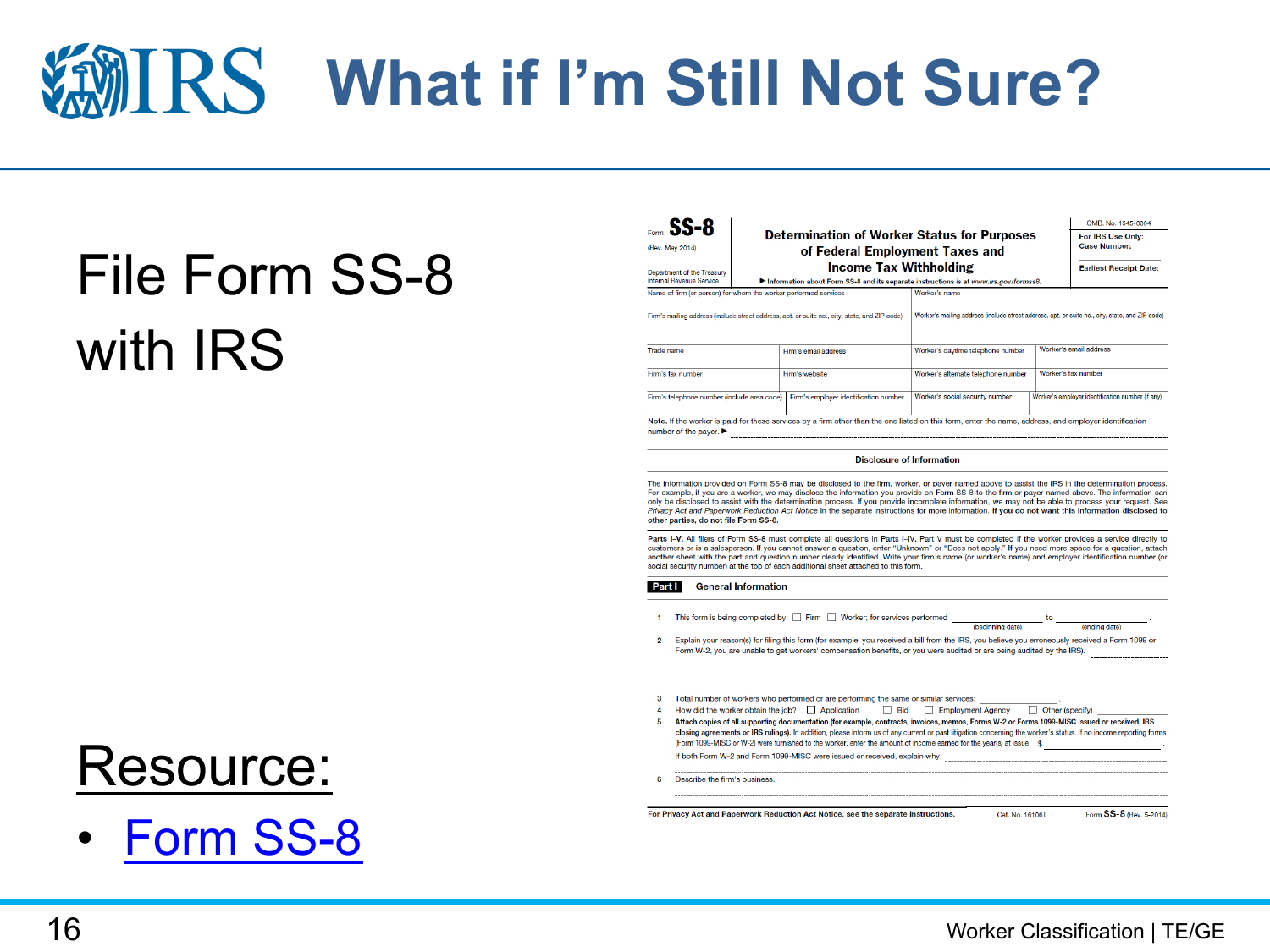# **MIRS CP2100 NOTICES/BACKUP W/H**

- CP2100 Notice Received from SVC
- Invalid, unassigned, or mismatched TIN?
- Invalid TIN backup withhold
- Mismatch TIN most common cause
- B Notice issued to payee/vendor?
- Numerous years for a payee/vendor?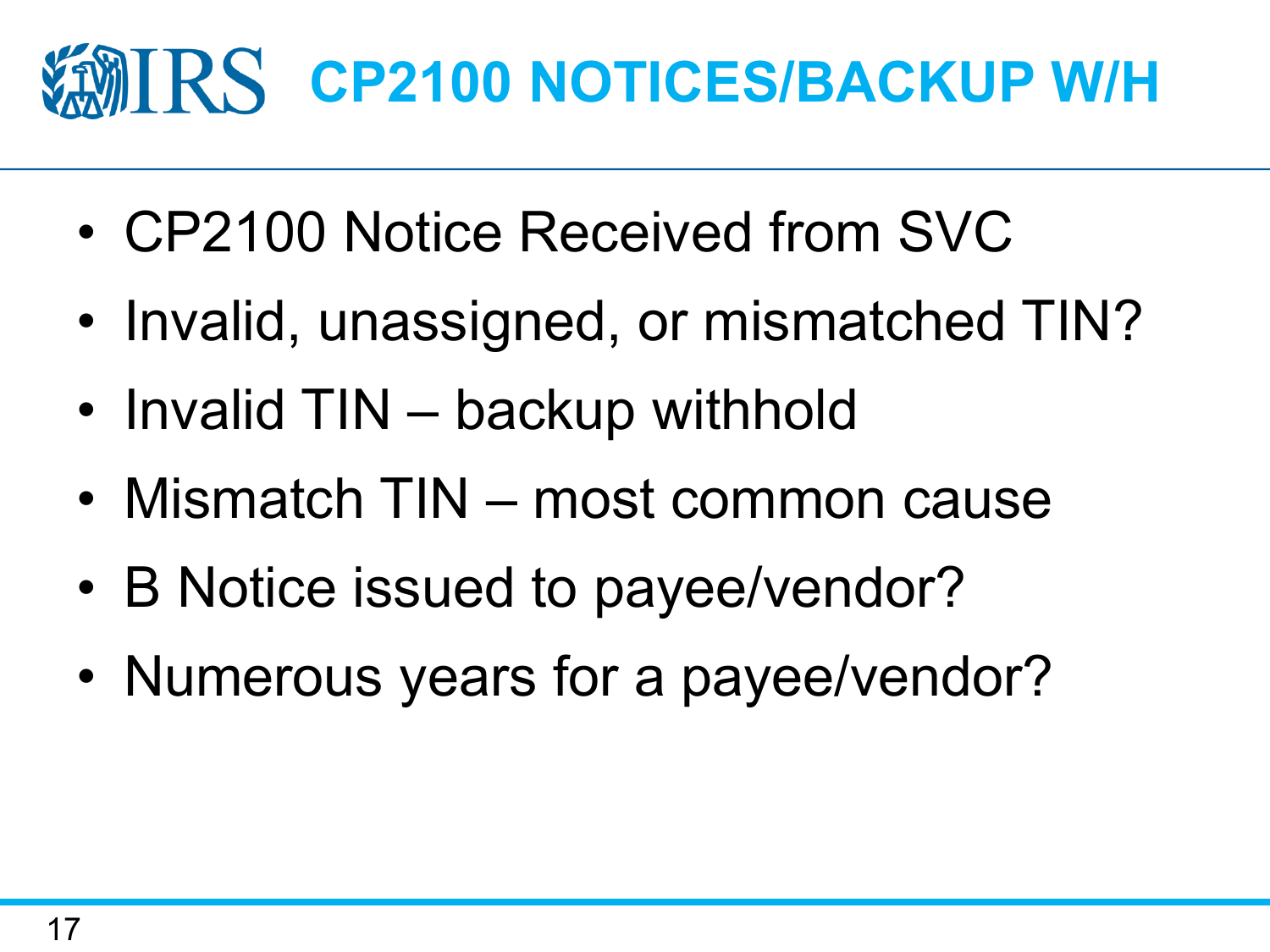# **MIRS CP2100 NOTICES/BACKUP W/H**

- Suggestions how to reduce errors
- Issue forms 1099 MISC only when required by tax law
- \$600 or more paid to vendor/payee
- Corporate exemption (however, must issue to medical and attorneys)
- Preparation errors sole proprietors
- If no payment, then no backup withholding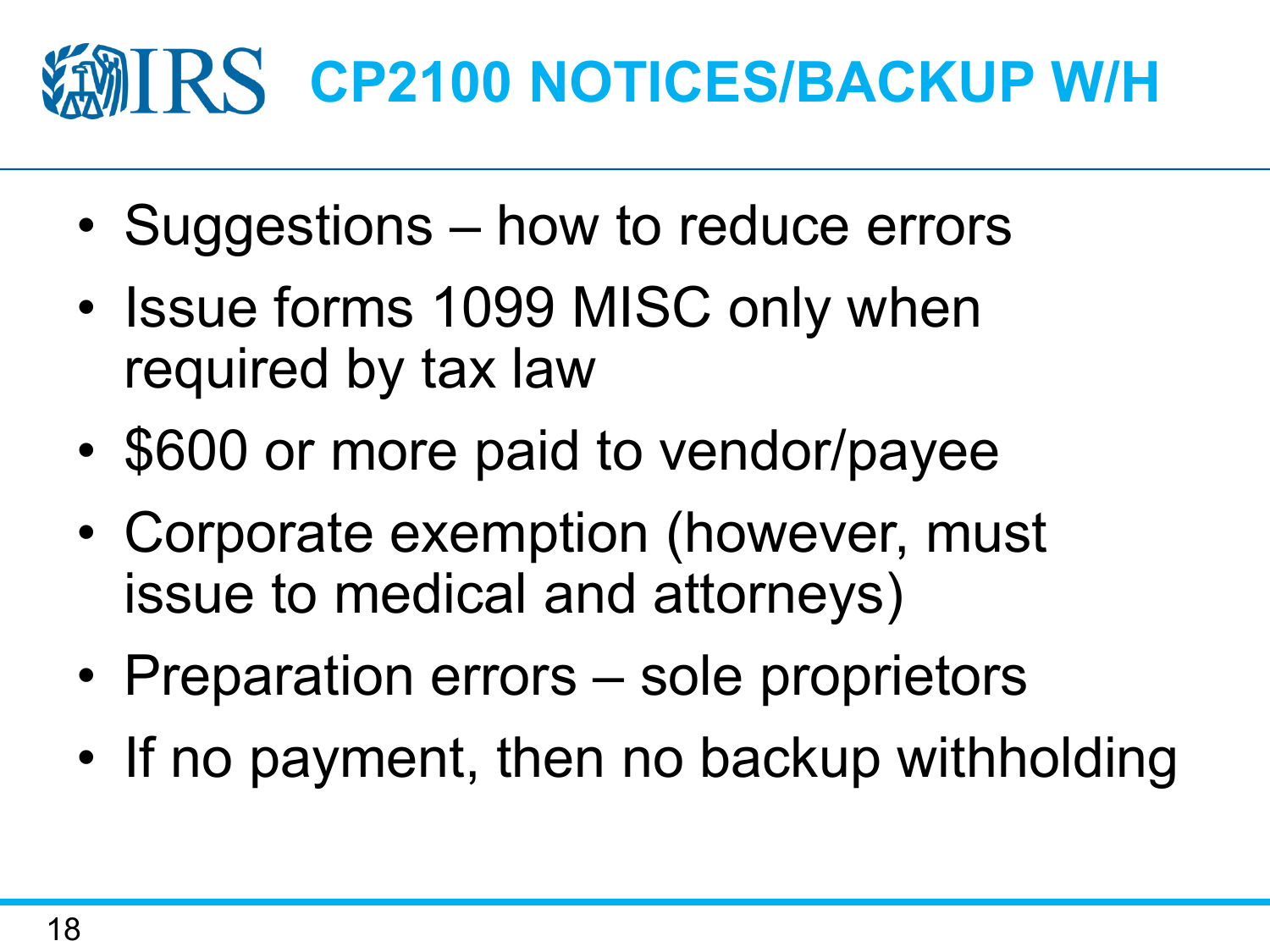# **MIRS CP2100 NOTICE/BACKUP WH**

Forms and Filing Requirements:

- Secure Form W-9 *before* paying the vendor
- Secure complete information on W-9 to properly prepare form 1099 MISC
- File Forms 1099-MISC and 1096
- File Form 945 for Backup Withholding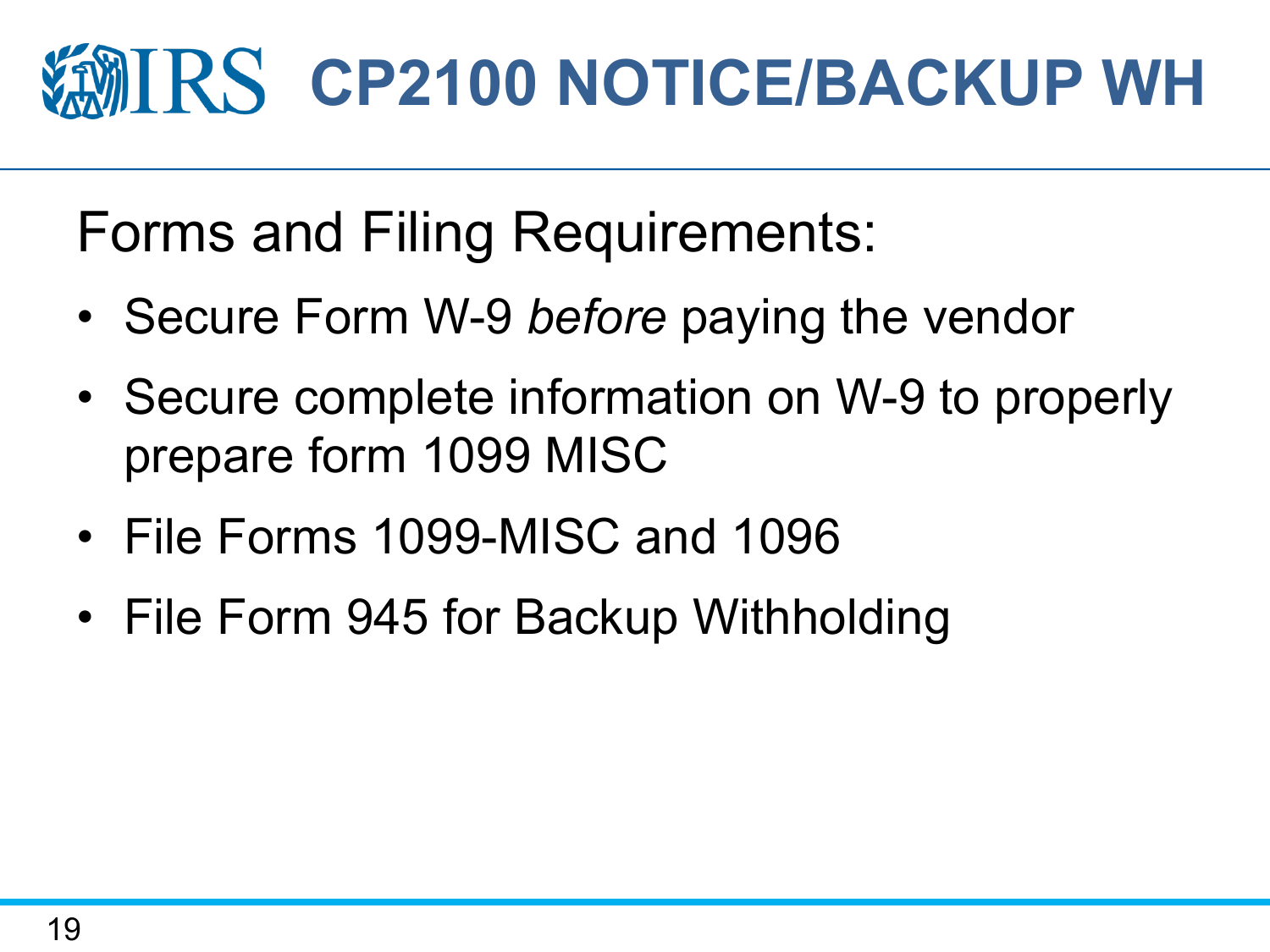# **TAXABLE FRINGE BENEFITS**

- The term "wages" means all compensation for employment unless the law grants a specific exception.
- Wages may be paid in cash, or in other forms.
- Noncash wages are measured by their fair market value.
- Subject to income, FICA, and Medicare tax withholding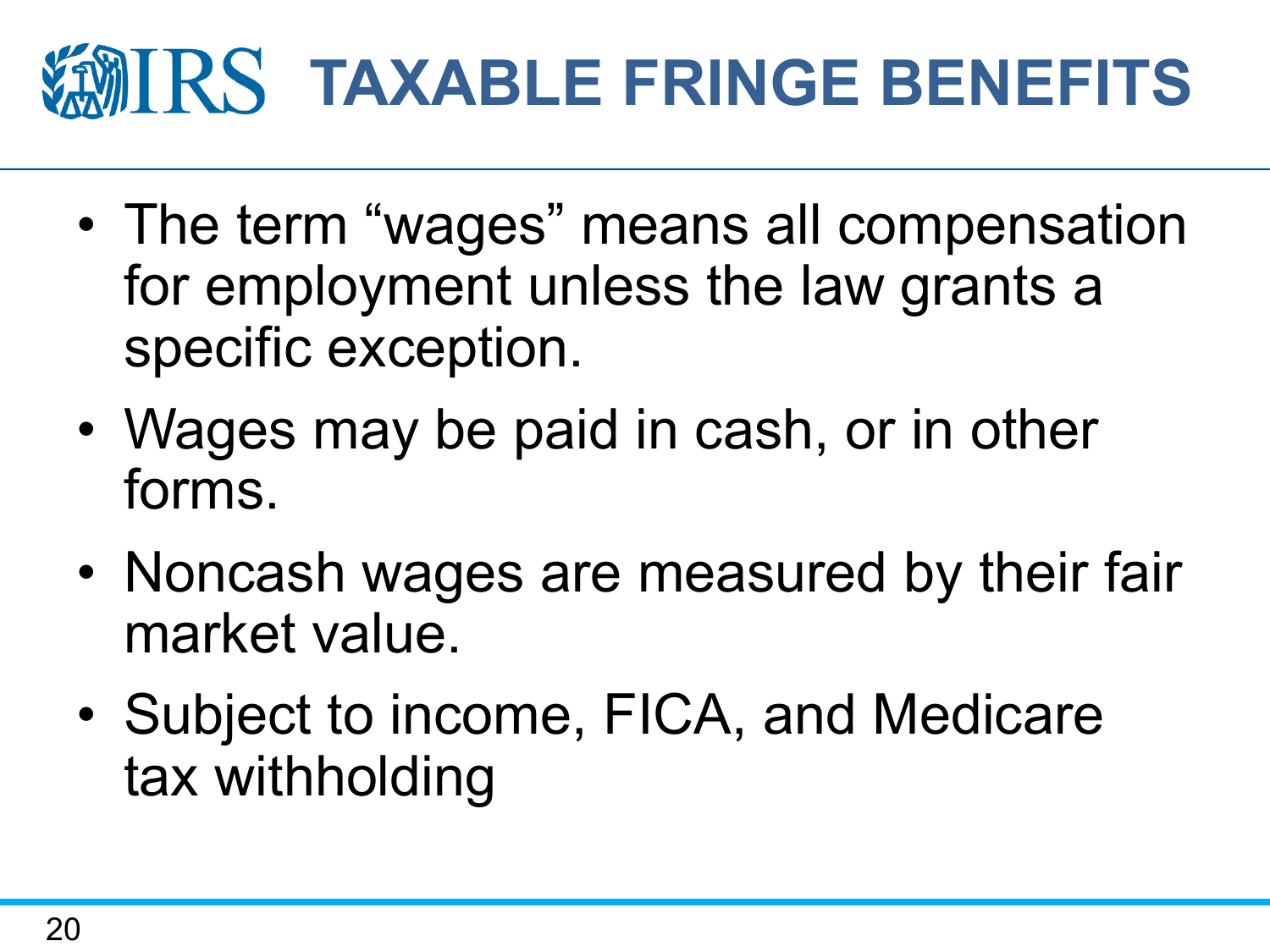### **MIRS TAXABLE FRINGE BENEFITS**

- Cash and cash equivalents (gift cards)
- Gifts, prizes, and awards
- Day meals with no overnight travel
- Privileges in return for services
- Non-accountable reimbursements (car allowances, clothing allowances)
- Personal use of take home vehicles
- IRS Publication 15-B